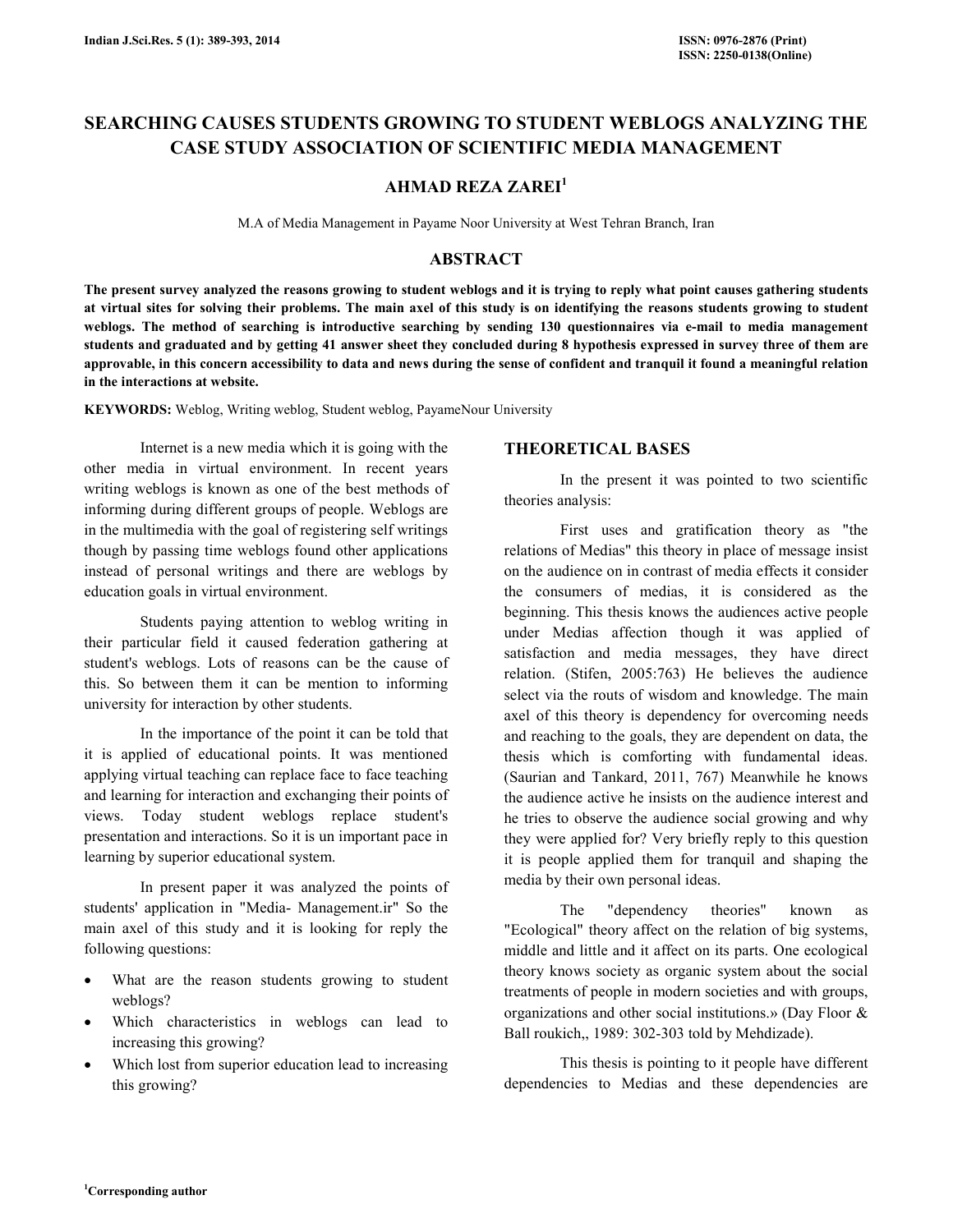different from a person to other person, from a group to other group and a culture to other culture.

 In new developed society, lots of treading actions, needs up to date data and reliable and the audiences are dependent to them very much (Saurian and Tankard, 2002:413).

 Mac Kowal and SaunVindal (2009) they expressed the most important idea of dependencies know the sources of data for mega Medias regarding to social directions, the model of dependency thesis illustrated as the following:



Source : Mehdi Zade 1391

## METHODS OF SEARCH

 The survey was done introductive searching. The statistic society of contain media management students of Payame Noor who they are the members of management weblog. For gathering data it was designed a questionnaire with 14 questions. The model was 41 people of Payame Noor students of Tehran – west branch whom they were selected randomly.

### FOUNDLINGS

#### Introductive findings

 During the data gained from questionnaire, 65/9% of repliers were women and 32/4% of repliers were men, most of repliers were between 31 to 37 years old.

 Most of students were informed by other students. In which 53/7% of these people were informed of student weblogs.

 82/9% of people have not applied of students' specifications and 17/1 % of them have applied of the services recently.

 61% of students prefer select their lesson not participating, it mean they prefer self reading and electronically.

 During the gained data of questionnaire they spent less than 10 minutes at scientific weblogs. In which 46/3% of people their application was less than ten minutes each day. 26/8% of people's application was more than 29 minutes. 19/5% of people applied between 11 to 16 minutes per day. 4/9% of people applied 17 to 22 minutes and 2/4 % of people applied 23 to 28 minutes per day.

#### Comprehensive findings

 Testing the first hypothesis: It resembles it is relation between student interactions and their growing to scientific weblog.

| The amount of students | The average of daily  |                     |                        |
|------------------------|-----------------------|---------------------|------------------------|
| integrations           | application of weblog |                     |                        |
| .040                   |                       | Pearson Correlation | The average of daily   |
| .803                   |                       | $Sig.(2-tailed)$    | application of weblog  |
|                        | 41                    |                     |                        |
|                        | .040                  | Pearson Correlation | The amount of students |
|                        | .803                  | $Sig.(2-tailed)$    | integrations           |
|                        | 41                    |                     |                        |

Chart 1: The Pierson test results in first hypothesis

 With a look to Sig number gained 0/803 and because it was  $>0/025$  we found that there is not a meaningful relation between students interactions with each other and their amount of applications of weblog.

 Testing the second hypothesis: It seems there is relation between informing Payame Nour and growing to weblogs there is a direct relation.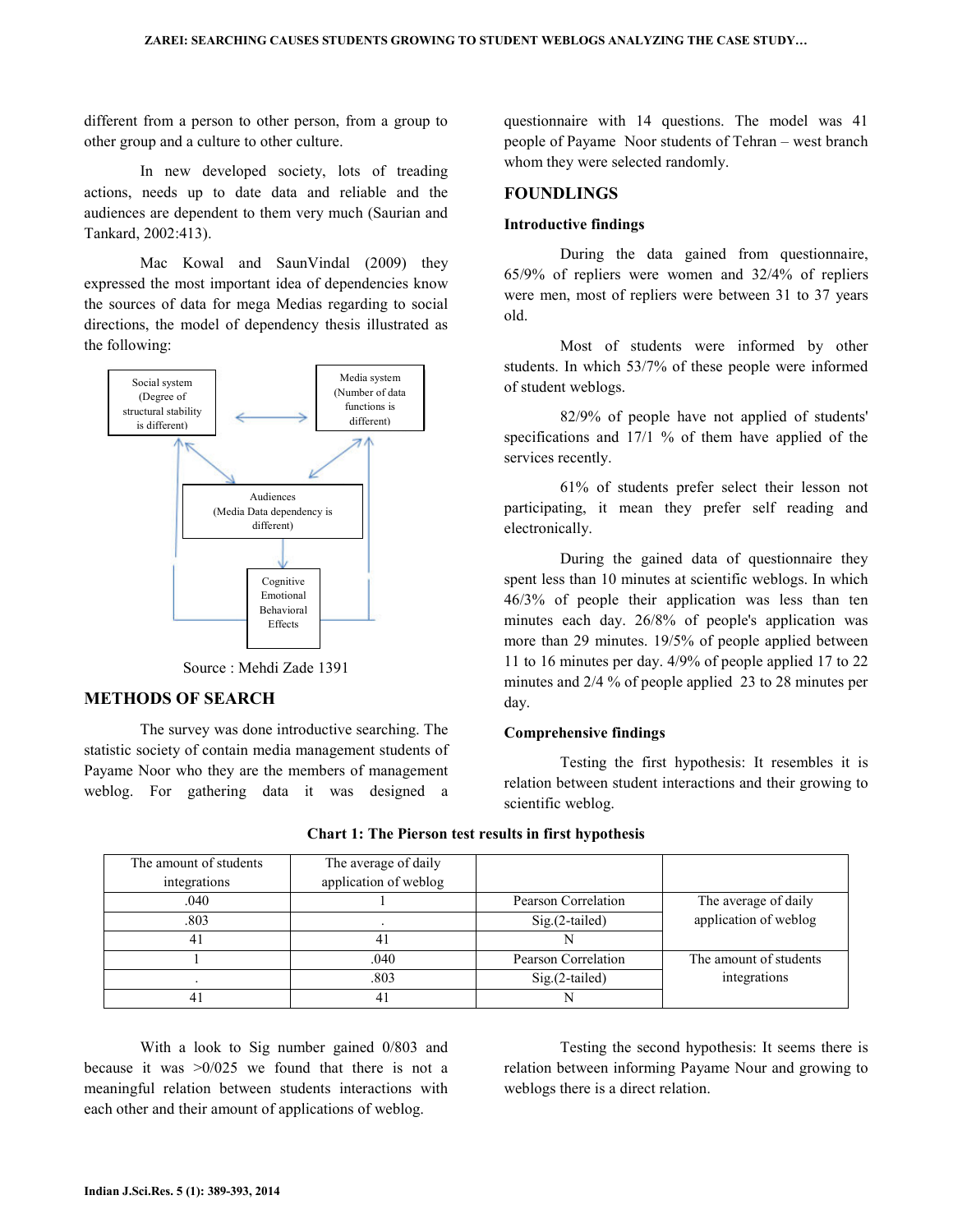| The amount of students<br>integrations | The average of daily<br>application of weblog |                     |                        |
|----------------------------------------|-----------------------------------------------|---------------------|------------------------|
|                                        |                                               |                     |                        |
| .155                                   |                                               | Pearson Correlation | The average of daily   |
| .332                                   |                                               | $Sig.(2-tailed)$    | application of weblog  |
| 41                                     |                                               | N                   |                        |
|                                        | .155                                          | Pearson Correlation | The amount of students |
|                                        | .332                                          | $Sig.(2-tailed)$    | integrations           |
| 41                                     |                                               | N                   |                        |

| <b>Chart 2: The results of Pierson test second hypothesis</b> |  |  |
|---------------------------------------------------------------|--|--|
|                                                               |  |  |

 With a look to Sig number gained 0/332 and because it was  $>0/025$  we found that there is not a meaningful relation between students interactions with each other and their amount of applications of weblog.

|  |  |  |  |  |  |  |  | <b>Chart 3: The results of Pierson test third hypothesis</b> |
|--|--|--|--|--|--|--|--|--------------------------------------------------------------|
|--|--|--|--|--|--|--|--|--------------------------------------------------------------|

| The sense of confidence and | The average of daily  |                     |                             |
|-----------------------------|-----------------------|---------------------|-----------------------------|
| security                    | application of weblog |                     |                             |
| $.356*$                     |                       | Pearson Correlation | The average of daily        |
| .022                        |                       | $Sig.(2-tailed)$    | application of weblog       |
| 4                           | 41                    |                     |                             |
|                             | $.356*$               | Pearson Correlation | The sense of confidence and |
|                             | .022                  | $Sig.(2-tailed)$    | security                    |
|                             | 41                    |                     |                             |

 With a look to Sig number gained 0/022 and because it was >0/025 we found that there is not a meaningful relation between students interactions with each other and their amount of applications of weblog.

 Testing the fourth hypothesis: It seems there is relation between informing Payame Nour and growing to weblogs there is a direct relation.

| The sense of educational | The average of daily  |                     |                          |
|--------------------------|-----------------------|---------------------|--------------------------|
| learning                 | application of weblog |                     |                          |
| $.383*$                  |                       | Pearson Correlation | The average of daily     |
| .014                     |                       | $Sig.(2-tailed)$    | application of weblog    |
| 41                       | 41                    |                     |                          |
|                          | $.383*$               | Pearson Correlation | The sense of educational |
|                          | .014                  | $Sig.(2-tailed)$    | learning                 |
|                          | 41                    |                     |                          |

Chart 4: The results of Pierson test fourth hypothesis

 With a look to Sig number gained 0/014 and because it was  $>0/025$  we found that there is not a meaningful relation between students interactions with each other and their amount of applications of weblog.

 Testing the fifth hypothesis: It seems there is relation between informing Payame Nour and growing to weblogs there is a direct relation.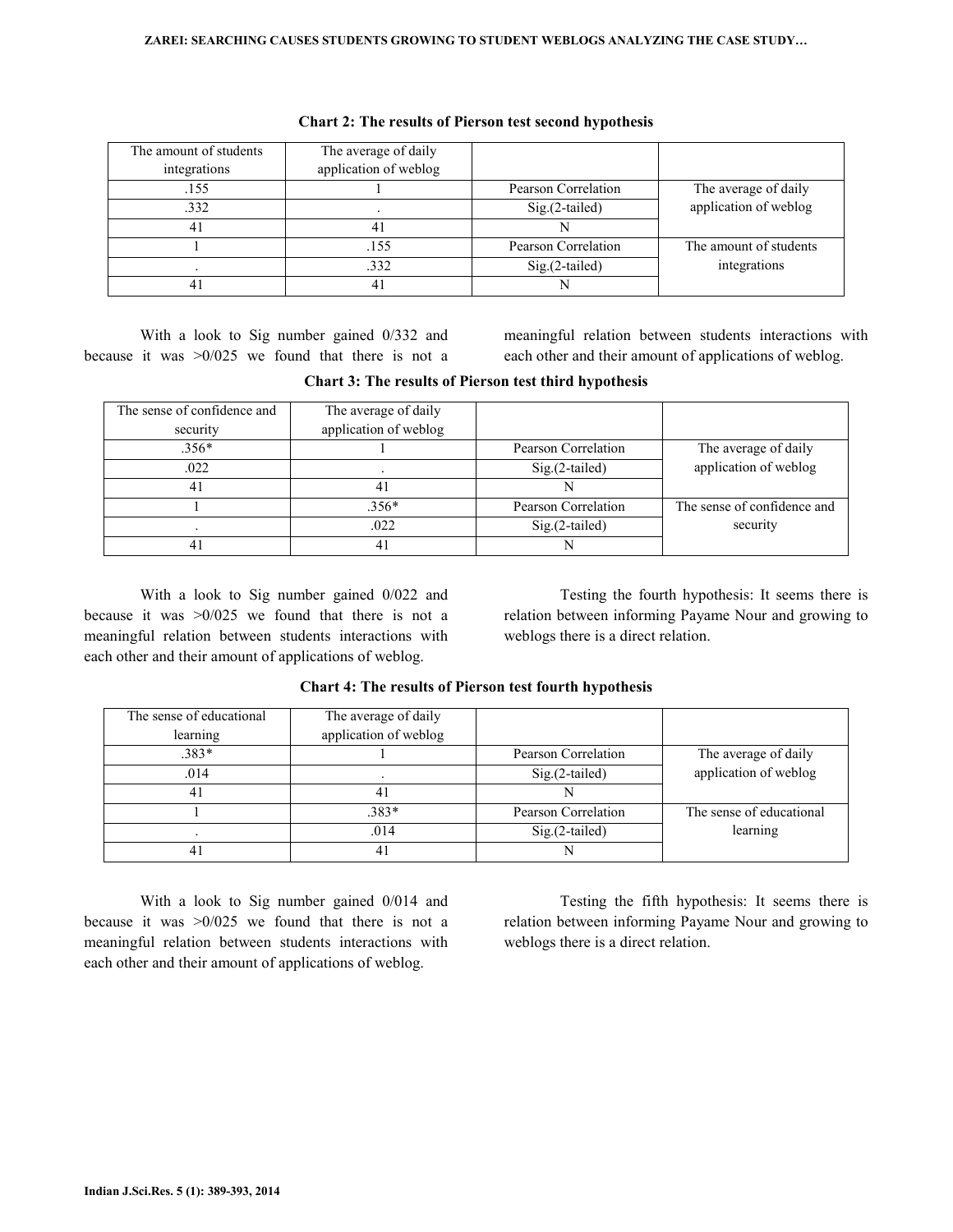| The need of thoughts | The average of daily  |                     |                       |
|----------------------|-----------------------|---------------------|-----------------------|
| exchange             | application of weblog |                     |                       |
| $.444**$             |                       | Pearson Correlation | The average of daily  |
| .004                 |                       | $Sig(2-tailed)$     | application of weblog |
| 41                   | 41                    |                     |                       |
|                      | 444**                 | Pearson Correlation | The need of thoughts  |
|                      | .004                  |                     | exchange              |
|                      | 41                    |                     |                       |

|  |  |  |  |  | <b>Chart 5: The results of Pierson test fifth hypothesis</b> |
|--|--|--|--|--|--------------------------------------------------------------|
|--|--|--|--|--|--------------------------------------------------------------|

 With a look to Sig number gained 0/004 and because it was  $>0/025$  we found that there is not a meaningful relation between students interactions with each other and their amount of applications of weblog.

 Testing the sixth hypothesis: It seems there is relation between informing Payame Nour and growing to weblogs there is a direct relation.

| Credits of concepts | The average of daily  |                     |                       |
|---------------------|-----------------------|---------------------|-----------------------|
|                     | application of weblog |                     |                       |
| .078                |                       | Pearson Correlation | The average of daily  |
| .630                |                       | $Sig(2-tailed)$     | application of weblog |
| 41                  | 41                    |                     |                       |
|                     | .078                  | Pearson Correlation | Credits of concepts   |
|                     | .630                  | $Sig(2-tailed)$     |                       |
|                     |                       |                     |                       |

|  |  |  |  |  |  |  | <b>Chart 6: The results of Pierson test sixth hypothesis</b> |
|--|--|--|--|--|--|--|--------------------------------------------------------------|
|--|--|--|--|--|--|--|--------------------------------------------------------------|

 With a look to Sig number gained 0/630 and because it was  $>0/025$  we found that there is not a meaningful relation between students interactions with each other and their amount of applications of weblog.

 Testing the seventh hypothesis: It seems there is relation between informing Payame Nour and growing to weblogs there is a direct relation.

| The concepts up to date | The average of daily  |                     |                         |
|-------------------------|-----------------------|---------------------|-------------------------|
|                         | application of weblog |                     |                         |
| .291                    |                       | Pearson Correlation | The average of daily    |
| .065                    |                       | $Sig.(2-tailed)$    | application of weblog   |
| 4                       | 41                    |                     |                         |
|                         | .291                  | Pearson Correlation | The concepts up to date |
|                         | .065                  | $Sig.(2-tailed)$    |                         |
|                         | 41                    |                     |                         |

|  |  |  |  |  |  |  | <b>Chart 6: The results of Pierson test seventh hypothesis</b> |
|--|--|--|--|--|--|--|----------------------------------------------------------------|
|--|--|--|--|--|--|--|----------------------------------------------------------------|

 With a look to Sig number gained 0/065 and because it was >0/025 we found that there is not a meaningful relation between students interactions with each other and their amount of applications of weblog.

 Testing the eighth hypothesis: It seems there is relation between informing Payame Nour and growing to weblogs there is a direct relation.